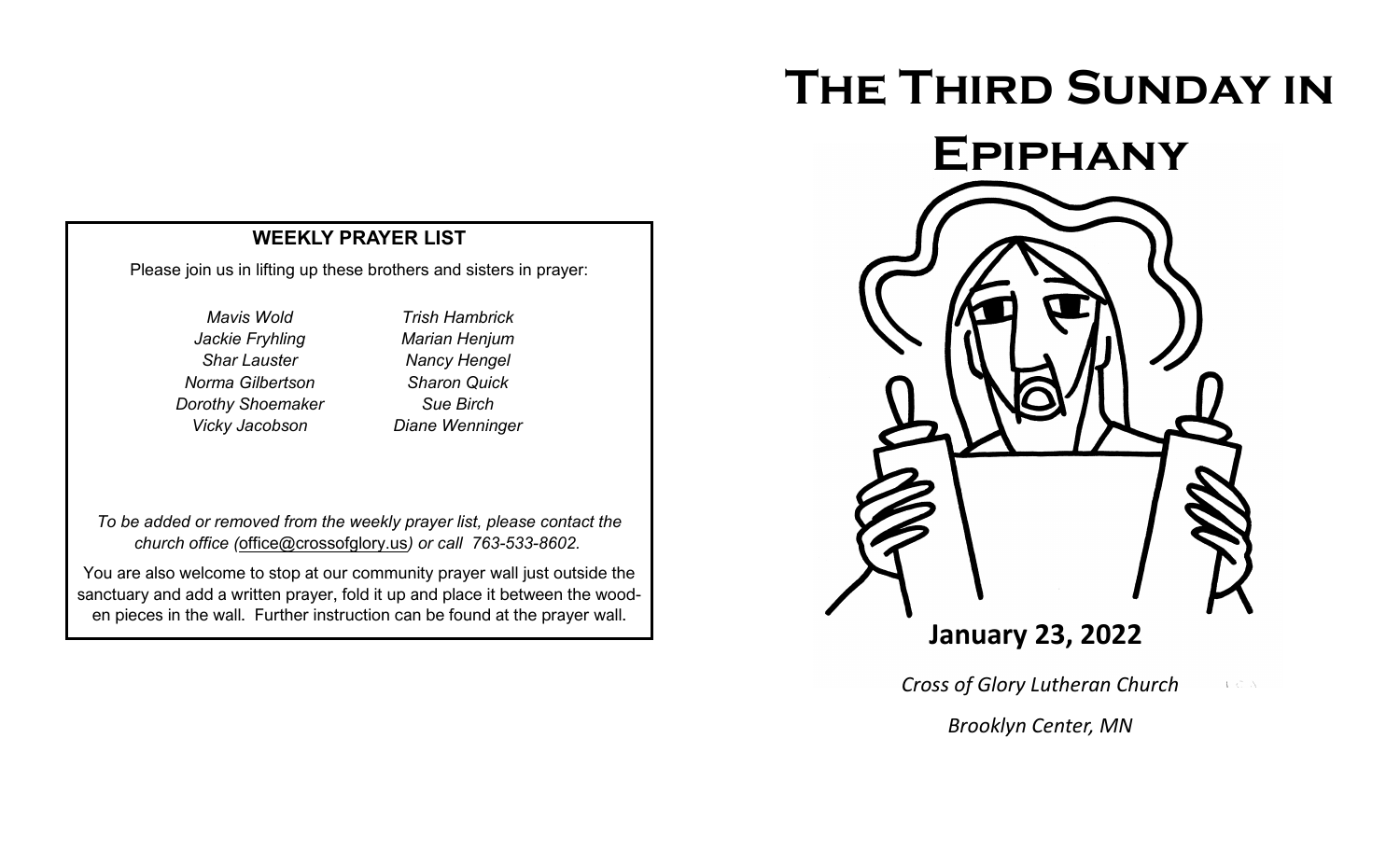# **PRELUDE**

# **WELCOME**

# **CONFESSION + FORGIVENESS**

*Pastor: Blessed be the holy Trinity,*  $\pm$  *one God, who creates us, redeems us, and calls us by name.* **All: Amen.**

*Let us confess our sin in the presence of God and of one another.*

*(Silence is kept for reflection)*

### *Most merciful God,*

**we confess that we have sinned against you and your beloved children. We have turned our faces away from your glory when it did not appear as we expected. We have rejected your word when it made us confront ourselves. We have failed to show hospitality to those you called us to welcome. Accept our repentance for the things we have done and the things we have left undone. For the sake of Jesus Christ, have mercy on us. Forgive us and lead us, that we may bathe in the glory of your Son born among us, and reflect your love for all creation. Amen.**

*Rejoice in this good news:*

In  $\pm$  Christ Jesus, your sins are forgiven. *You are descendants of the Most High, adopted into the household of Christ, and inheritors of eternal life. Live as freed and forgiven children of God.* **Amen.**

*\*\* Please stand as you are able \*\**

# **COMMUNITY ANNOUNCEMENTS**

- Please join us next Sunday, Jan 30th, for our annual congregational meeting immediately following worship (approx. 10:30 am) in the sanctuary. You're welcome to take part in person, via Zoom video, or by telephone. If you have any questions about getting connected, please reach out to Erik Haugland ([erikshaugland@hotmail.com\).](mailto:erikshaugland@hotmail.com)
- Annual reports are available to pick up today, or anytime this week (M-W 10- 2). Reports are also available on our website. If you'd like a hard copy mailed to you, please let Rachel in the office know (763-533-8602, [office@crossofglory.us\)](mailto:office@crossofglory.us).
- New members please stick around after worship today for our new member gathering and info session in the Fellowship Hall!
- Next Sunday we'll have a 5th Sunday of Lessons & Music. If you have any specific hymn or song requests, please leave your suggestion in the basket at the usher's table today after worship (or if you're worshipping with us on Zoom, you're invited to share your suggestion via the chat function before today's service ends). We'll do our best to incorporate as many suggestions as possible!
- Do you play an instrument? Have tech skills? Have a gift for hospitality? We always welcome new additions to our musical ensembles, readers, ushers, communion assistants, tech team, and greeters, and the start of the new year is a wonderful time to begin sharing your gifts with the church in a new way! The word "liturgy" means "the work of the people," and we're grateful for the ways so many people help make the joyful work of worship possible! If you'd like to share your gifts in our worship life, please reach out to Pastor Ali.
- Applications for this summer's Youth Gathering in Minneapolis (July 24-28) are still open. Also, applications for Lutheran Volunteer Corps and Young Adults in Global Mission are now live. Let Pastor Ali know if you're interested!
- All are welcome to take part in Bible Study each Tuesday morning at 9:30 am via Zoom or in person.
- The COG community is invited to the funeral of Doris Fern at 10:30 am (please note the recent time change) on Monday, Jan 24 at Cross of Glory (visitation begins at 9:30 am and a luncheon will follow).
- Pastor Ali's designated office hours for pastoral care--virtual or in-person--are Tuesdays from 10:30-1:30 and Wednesdays from 2-5, and designated home/ care facility visitation hours are Thursdays from 3-5. Please reach out if you'd like to connect.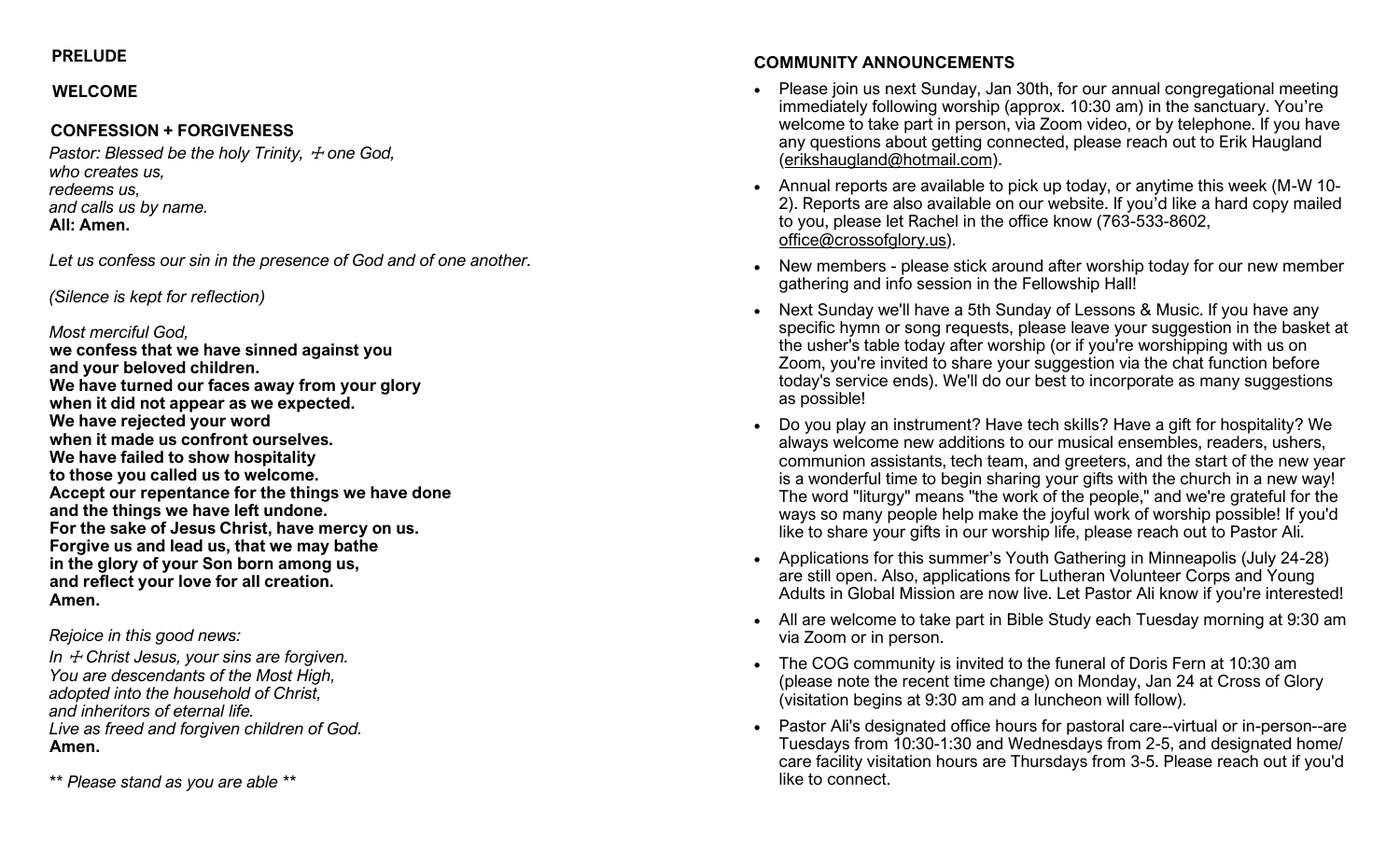# **MUSIC The Spirit Sends us Forth to Serve #551 vss 1-4**

- The Spirit sends us forth to serve; we go in Jesus' name to bring glad tidings to the poor, God's favor to proclaim.
- 2 We go to comfort those who mourn and set the burdened free; where hope is dim, to share a dream and help the blind to see.
- 3 We go to be the hands of Christ, to scatter joy like seed and, all our days, to cherish life, to do the loving deed.
- 4 Then let us go to serve in peace, the gospel to proclaim. God's Spirit has empowered us; we go in Jesus' name.

#### **DISMISSAL**

*The Spirit of the Lord is upon you. Go now in peace!*  **Thanks be to God.**

#### **POSTLUDE**

#### **MUSIC CREDITS**

The Order of Service is from Evangelical Lutheran Worship which is commended for use in the Evangelical Lutheran Church in America.

Sundays and Seasons © 2020 Augsburg Fortress. Reprinted by permission under Augsburg Fortress Liturgies Annual License #024779. All rights reserved.

#### **WORSHIP LEADERSHIP**

Lead Pastor: Rev. Ali Tranvik Vocalist, choir, and handbell director: Keith J. Williams Pianist, vocalist, worship team director, tech director: Mark Trease Vocalist: Johnetta Freeman Lector: Gayle Merritt Greeters: Arlene Kosek and Luella Hinnenkamp Technical Team: Ryan Bailey, Dawn Bailey, and Bill Bailey Ministers: The people of Cross of Glory

**MUSIC Let Your Kingdom Come** (Kauflin)

#### **Verse 1**

Your glorious cause, O God, Engages our hearts. May Jesus Christ be known Wherever we are. We ask not for ourselves But for Your renown. The cross has saved us so we pray, "Your kingdom come."

#### **Chorus**

Let Your kingdom come. Let Your will be done So that ev'ryone might know Your Name. Let Your song be heard ev'rywhere on

# **GREETING**

The grace of our Lord Jesus Christ, the love of God, and the communion of the Holy Spirit be with you all. **And also with you.**

*\*\* Please be seated \*\**

| <b>MUSIC</b>                                                                                             | <b>Maranatha</b>                                                                                              | (Maher)                                                                |  |
|----------------------------------------------------------------------------------------------------------|---------------------------------------------------------------------------------------------------------------|------------------------------------------------------------------------|--|
| Verse 1<br>Come let us go to the house of the<br>Lord,<br>The Kingdom of God and humanity.               | A glorious cloud,<br>(Chorus 2x)                                                                              | A beauty profound in the widow,<br>The orphan, the lame, and the poor. |  |
| A place for all races,<br>A place where Your graces<br>dwell in our hearts<br>In the works of our hands. | <b>Bridge</b><br>We are a broken world, oh Lord,<br>Not worthy for the call to love.<br>We're healed by grace |                                                                        |  |
| <b>Chorus</b>                                                                                            | through faith in You,                                                                                         |                                                                        |  |
| Come again.                                                                                              | A people truly set apart.                                                                                     |                                                                        |  |
| Feed Your lambs.<br>We are Your hands                                                                    | We are a broken world, oh Lord,<br>Not worthy to be set apart.                                                |                                                                        |  |

#### **Verse 2**

And now we see as in a mirror Reflections of You, of what is to come.

earth Till Your sov'reign work on earth is done. Let Your kingdom come.

# **Verse 2**

Give us Your strength, O God, And courage to speak. Perform Your wondrous deeds Through those who are weak. Lord, use us as You want, Whatever the test. By grace, we'll preach Your Gospel till Our dying breath. *(Chorus 2x)*

Not worthy to be set apart. We die unto our selfish ways And go unto Your sacred heart. *(Chorus 2x)*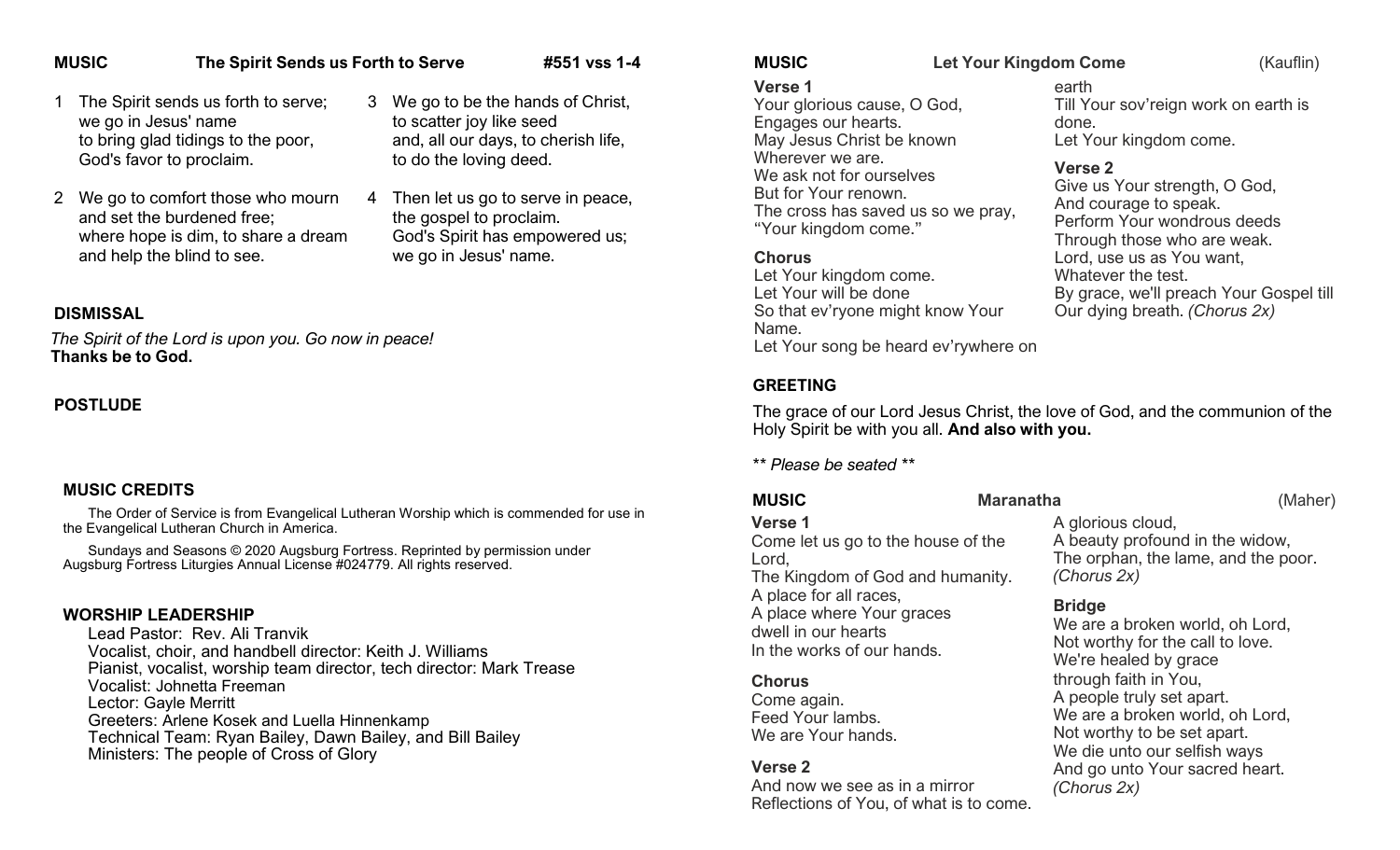# **PRAYER OF THE DAY**

*The Lord be with you.* **And also with you.** *Let us pray together...* 

**Holy God, send your Spirit upon us. As we read your holy Word, may it comfort us when we're afflicted, afflict us when we're comfortable, and bring life to all who hear it; in the name of Jesus of Nazareth, we pray. Amen.**

**MUSIC** Messiah **Messiah** (Olson) **Verse 1** Someone's shouting from the desert. Someone's shouting from the sea. Someone's shouting from the mountain. Someone's shouting from the valley. **Chorus** Messiah, **Verse 2** Someone's shouting from the city, "I am young. I am cold." Someone's shouting from the country, "I am lonely. I am old." *(Chorus)* **Verse 3**

Come and be our King. Messiah, Come and be our King.

Someone's shouting, "I am broken." Someone's shouting, "Make me whole." Someone's shouting, "Come and change me." Someone's shouting, "Save my soul."

# **SCRIPTURE READING 1 Cor 12:12-31a**

For just as the body is one and has many members, and all the members of the body, though many, are one body, so it is with Christ. For in the one Spirit we were all baptized into one body—Jews or Greeks, slaves or free—and we were all made to drink of one Spirit.

Indeed, the body does not consist of one member but of many. If the foot were to say, 'Because I am not a hand, I do not belong to the body', that would not make it any less a part of the body. And if the ear were to say, 'Because I am not an eye, I do not belong to the body', that would not make it any less a part of the body. If the whole body were an eye, where would the hearing be? If the whole body were hearing, where would the sense of smell be? But as it is, God arranged the members in the body, each one of them, as he chose. If all were a single member, where would the body be? As it is, there are many members, yet one body. The eye cannot say to the hand, 'I have no need of you', nor again the head to the feet, 'I have no need of you.' On the contrary, the members of the body that seem to be weaker are indispensable, and those members of the body that we think less honourable we clothe with greater honour, and our less respectable members are treated with greater respect; whereas our more respectable members do not need this. But God has so arranged the body,

*P: Let us pray: We thank you, God, for these new members of our congregation. Bind us to each other in you and empower us for service, that together we would be witness to your love for the world.* 

#### **ALL: Amen.**

*\*\* New members may return to their seats. The congregation is invited to welcome our newest members with a round of applause. \*\**

#### **PRAYERS OF THE PEOPLE**

*God of grace,* **hear our prayer.**

### **LORD'S PRAYER**

*And now let us pray together the prayer that Jesus taught us...* 

**Our Father, who art in heaven, hallowed be thy name, thy kingdom come, thy will be done, on earth as it is in heaven. Give us this day our daily bread; and forgive us our trespasses, as we forgive those who trespass against us; and lead us not into temptation, but deliver us from evil. For thine is the kingdom, and the power, and the glory, forever and ever. Amen.**

# **ANNOUNCEMENTS**

#### **BLESSING**

*God, who leads you in pathways of righteousness, who rejoices over you, and who calls you by name,* ☩ *bless your going out and your coming in, today and forever.*

#### **Amen.**

*\*\* Please stand as you are able \*\**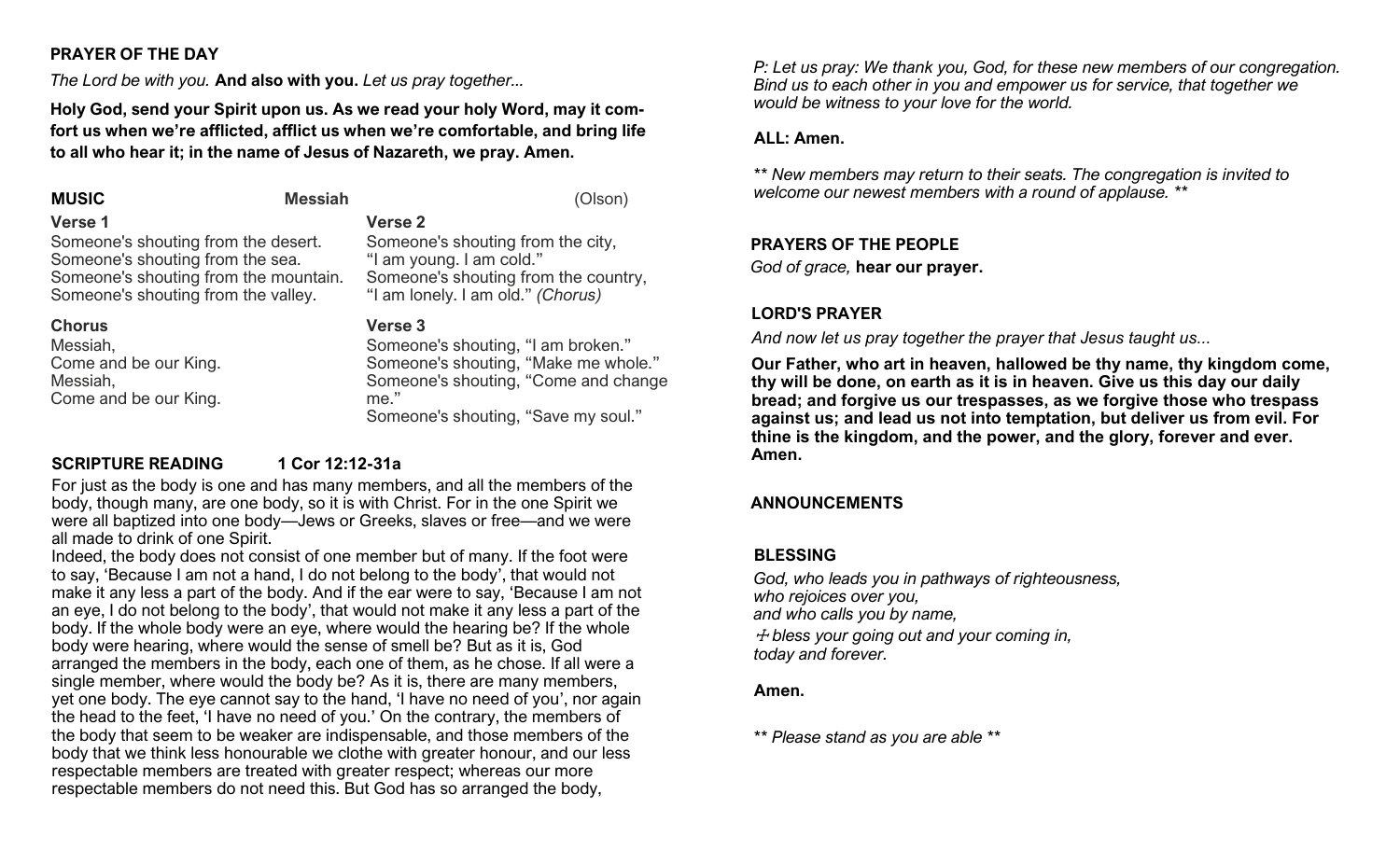#### **MUSIC Bind Us Together**

#### *Refrain*

Bind us together, Lord, Bind us together With cords that cannot be broken. Bind us together, Lord, Bind us together, Lord Bind us together with love.

#### **Verse 1**

There is only one God, There is only one King; There is only one body, That is why we sing: *(Refrain)*

#### **Verse 2**

You are the family of God, You are the promise divine; You are God's chosen desire, You are the glorious new wine. *(Refrain)*

#### **Verse 3**

There is only one God, There is only one king; There is only one body, That is why we sing: *(Refrain)*

#### **WELCOME LITANY FOR NEW MEMBERS**

*Pastor: We rejoice in the opportunity to welcome new members Jeffline Tolbert & Jenell Dennis, Wendy, Bryan, Christopher, & Parker Toenies, and Steven & Sean Clough into our life together here at Cross of Glory! New members, please join Pastor Ali up front as we officially welcome you...*

*P: In response to God's love and grace you are joining with us in this community of faith today, and we are so delighted to welcome you! We ask you now, as you live out these same baptismal vocations as God's people, in this place and in the world, will you: trust in God, proclaim Christ through word and deed, care for others and the world God made, and work for justice and peace. If so, please respond "We will, and we ask God to help and guide us."* 

#### **New members: We will, and we ask God to help and guide us.**

*P: People of Cross of Glory, I ask you now: will you support these new members of our faith community and share with them God's wide welcome in our shared life together? If so, please respond, "We will, and we ask God to help and guide us."* 

**Congregation**: **We will, and we ask God to help and guide us.**

giving the greater honour to the inferior member, that there may be no dissension within the body, but the members may have the same care for one another. If one member suffers, all suffer together with it; if one member is honoured, all rejoice together with it.

Now you are the body of Christ and individually members of it. And God has appointed in the church first apostles, second prophets, third teachers; then deeds of power, then gifts of healing, forms of assistance, forms of leadership, various kinds of tongues. Are all apostles? Are all prophets? Are all teachers? Do all work miracles? Do all possess gifts of healing? Do all speak in tongues? Do all interpret? But strive for the greater gifts. And I will show you a still more excellent way.

*Leader: The word of the Lord.* **ALL: Thanks be to God.**

#### **SPECIAL MUSIC**

**GOSPEL READING: Luke 4:14-21** 

*P: The Gospel according to Luke the fourth chapter* 

**ALL: Glory to you, O Lord** Then Jesus, filled with the power of the Spirit, returned to Galilee, and a report about him spread through all the surrounding country. He began to teach in their synagogues and was praised by everyone.

When he came to Nazareth, where he had been brought up, he went to the synagogue on the sabbath day, as was his custom. He stood up to read, and the scroll of the prophet Isaiah was given to him. He unrolled the scroll and found the place where it was written:

'The Spirit of the Lord is upon me,

because he has anointed me

to bring good news to the poor.

He has sent me to proclaim release to the captives

and recovery of sight to the blind,

to let the oppressed go free,

to proclaim the year of the Lord's favour.'

And he rolled up the scroll, gave it back to the attendant, and sat down. The eyes of all in the synagogue were fixed on him. Then he began to say to them, 'Today this scripture has been fulfilled in your hearing.'